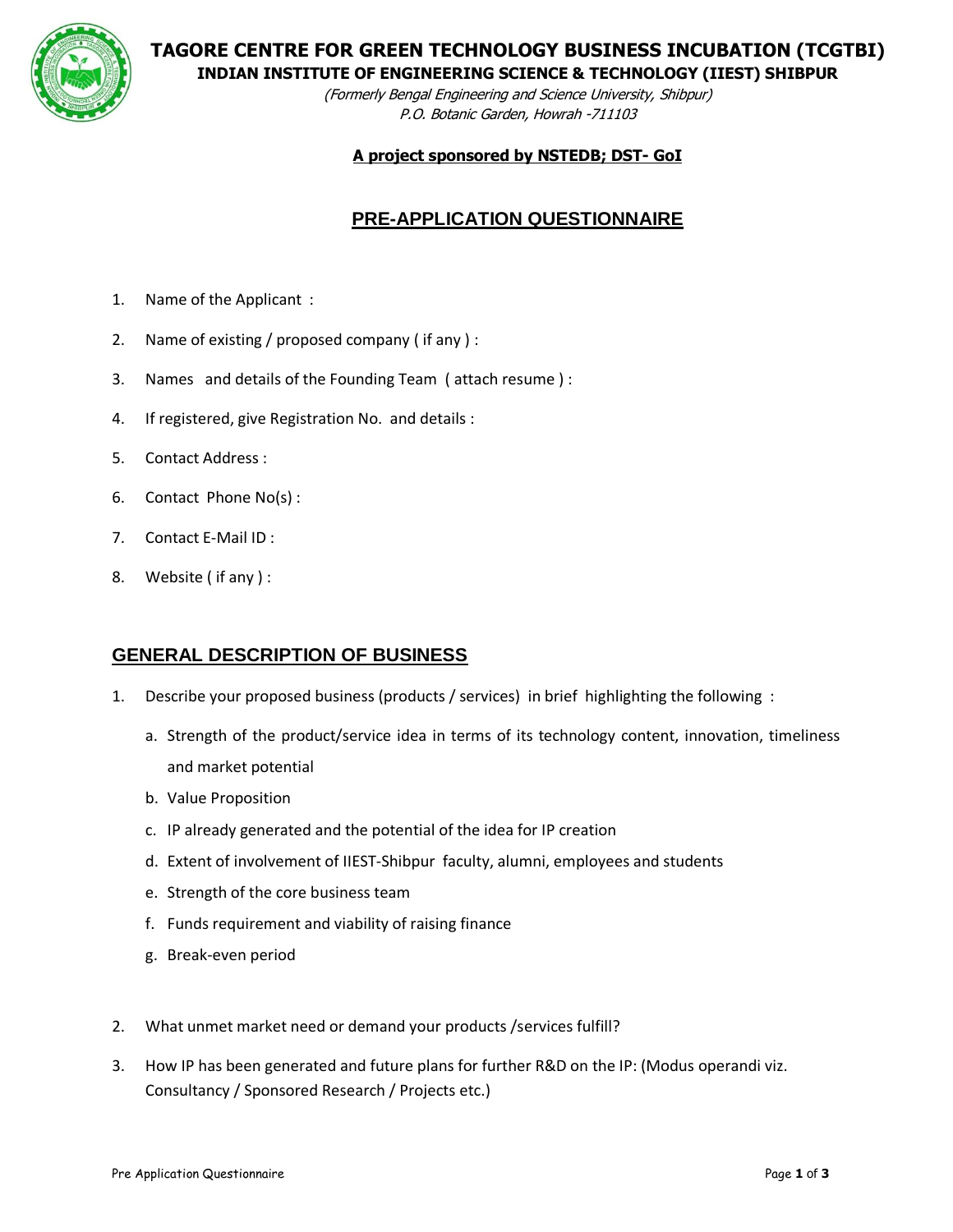

**TAGORE CENTRE FOR GREEN TECHNOLOGY BUSINESS INCUBATION (TCGTBI)**

**INDIAN INSTITUTE OF ENGINEERING SCIENCE & TECHNOLOGY (IIEST) SHIBPUR**

(Formerly Bengal Engineering and Science University, Shibpur) P.O. Botanic Garden, Howrah -711103

#### **A project sponsored by NSTEDB; DST- GoI**

- 4. Does your business require any governmental or regulatory approvals?
- 5. Describe management and technological expertise of your key personnel, experience that relates to your product / services and the length of that experience (attach resumes)
- 6. Details of your potential customers.
- 7. Details of market research activities for the product / service that have been performed.
- 8. Details of your major competitors.
- 9. What are your competitive advantages?
- 10. Describe your pricing strategy.
- 11. Promotional activities of your products/ services.
- 12. Distribution methodology.
- 13. Who are your major suppliers?
- 14. Break even sales volume and time frame thereof.
- 15. Investment requirements for first two years (with source of finance, if any)
- 16. Cash flow projection for first two years of operation
- 17. Current balance sheet and income statement, if available. If not, specify reasons
- 18. Major risks attached to your business.
- 19. Job creation (Project in minute detail for first two-year period)
- 20. Any other factors for consideration.

## **FACILITIES REQUIREMENTS IN TCGTBI**

- 1. Why do you want to locate in the TCGTBI?
- 2. Infrastructure requirement for space, workstations /PCs etc.
- 3. List any special requirements for usage of IIEST, Shibpur laboratory facilities: